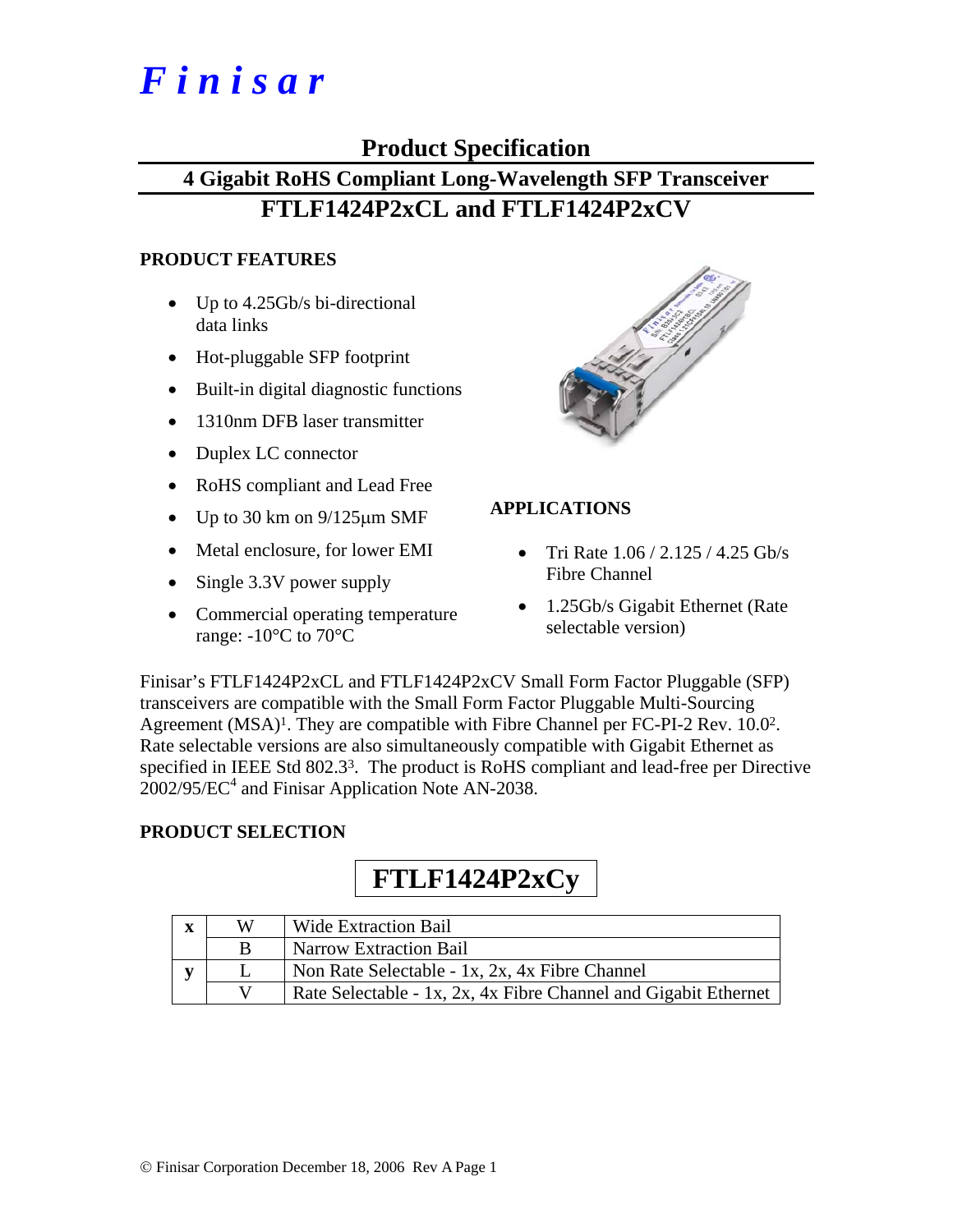#### **I. Pin Descriptions**

| Pin            | <b>Symbol</b>                 | <b>Name/Description</b>                                              |                |  |  |  |  |
|----------------|-------------------------------|----------------------------------------------------------------------|----------------|--|--|--|--|
| 1              | $\rm V_{EET}$                 | Transmitter Ground (Common with Receiver Ground)                     |                |  |  |  |  |
| $\overline{2}$ | $T_{\text{FALLT}}$            | Transmitter Fault. Not supported.                                    |                |  |  |  |  |
| 3              | $T_{\rm DIS}$                 | Transmitter Disable. Laser output disabled on high or open.          | $\overline{2}$ |  |  |  |  |
| $\overline{4}$ | $MOD_$ DEF(2)                 | Module Definition 2. Data line for Serial ID.                        | 3              |  |  |  |  |
| 5              | $MOD_$ <del>DEF</del> $(1)$   | Module Definition 1. Clock line for Serial ID.                       | 3              |  |  |  |  |
| 6              | $MOD$ $DEF(0)$                | Module Definition 0. Grounded within the module.                     | 3              |  |  |  |  |
| 7              | Rate Select                   | 1.063 Gb/s or 2.125 Gb/s Fibre Channel, 1.25 Gb/s<br>Open or $Low =$ | $\overline{4}$ |  |  |  |  |
|                |                               | Gigabit Ethernet (Low Bandwidth)                                     |                |  |  |  |  |
|                |                               | 2.125 or 4.25 Gb/s Fibre Channel (High Bandwidth)<br>$High =$        |                |  |  |  |  |
| 8              | <b>LOS</b>                    | Loss of Signal indication. Logic 0 indicates normal operation.       | 5              |  |  |  |  |
| 9              | V <sub>EER</sub>              | Receiver Ground (Common with Transmitter Ground)                     |                |  |  |  |  |
| 10             | $\rm V_{\rm EER}$             | Receiver Ground (Common with Transmitter Ground)                     |                |  |  |  |  |
| 11             | $\rm V_{\rm E\underline{E}R}$ | Receiver Ground (Common with Transmitter Ground)                     |                |  |  |  |  |
| 12             | RD-                           | Receiver Inverted DATA out. AC Coupled                               |                |  |  |  |  |
| 13             | $RD+$                         | Receiver Non-inverted DATA out. AC Coupled                           |                |  |  |  |  |
| 14             | $\rm V_{EER}$                 | Receiver Ground (Common with Transmitter Ground)                     | 1              |  |  |  |  |
| 15             | $V_{\underline{CCR}}$         | Receiver Power Supply                                                |                |  |  |  |  |
| 16             | $\rm V_{CCT}$                 | <b>Transmitter Power Supply</b>                                      |                |  |  |  |  |
| 17             | $\rm V_{EET}$                 | Transmitter Ground (Common with Receiver Ground)                     | 1              |  |  |  |  |
| 18             | $TD+$                         | Transmitter Non-Inverted DATA in. AC Coupled.                        |                |  |  |  |  |
| 19             | TD-                           | Transmitter Inverted DATA in. AC Coupled.                            |                |  |  |  |  |
| 20             | $V_{EET}$                     | Transmitter Ground (Common with Receiver Ground)                     |                |  |  |  |  |

Notes:

- 1. Circuit ground is internally isolated from chassis ground.
- 2. Laser output disabled on  $T_{DIS} > 2.0V$  or open, enabled on  $T_{DIS} < 0.8V$ .
- 3. Should be pulled up with 4.7k 10 kohms on host board to a voltage between 2.0V and 3.6V. MOD\_DEF(0) pulls line low to indicate module is plugged in.
- 4. **For Rate Selectable version only:** In accordance with SFF Committee SFF-8079 Draft, Rev.1.6, Table 3. Note that rate select can also be set through 2-wire bus in accordance with SFF-8472<sup>6</sup> at Bit 3, Byte 110, Address A2h (note: writing '1' selects full bandwidth operation). Rate select is the logic OR of the input state of Rate Select Pin and 2-wire bus. Non Rate Selectable version can operate at 1x, 2x, 4x Fibre Channel independent of rate select pin setting.
- 5. LOS is open collector output. Should be pulled up with 4.7k 10 kohms on host board to a voltage between 2.0V and 3.6V. Logic 0 indicates normal operation; logic 1 indicates loss of signal.



**Pinout of Connector Block on Host Board**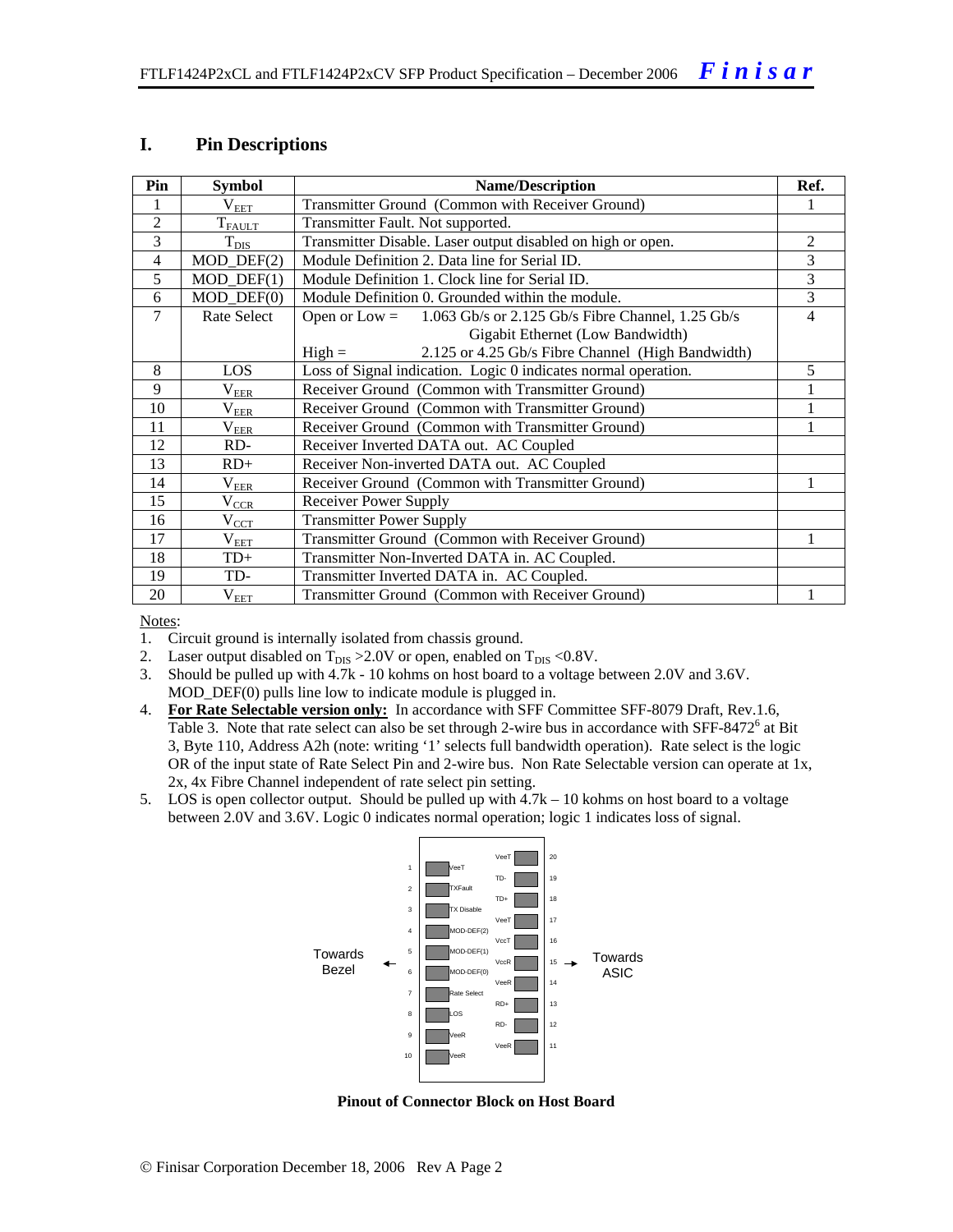#### **II. Absolute Maximum Ratings**

| <b>Parameter</b>                  | <b>Symbol</b> | Min    | Tvp | <b>Max</b> | Unit   | Ref. |
|-----------------------------------|---------------|--------|-----|------------|--------|------|
| Maximum Supply Voltage            | Vcc           | $-0.5$ |     | -4.5       |        |      |
| <b>Storage Temperature</b>        |               | $-40$  |     |            | $\sim$ |      |
| <b>Case Operating Temperature</b> | L OP          | $-10$  |     |            | $\sim$ |      |
| Relative Humidity                 | RH            |        |     |            | $\%$   |      |

#### **III.** Electrical Characteristics ( $T_{OP} = -10$  to 70 °C,  $V_{CC} = 3.00$  to 3.60 Volts)

| <b>Parameter</b>                         | Symbol            | Min         | <b>Typ</b> | <b>Max</b>          | Unit      | Ref.           |
|------------------------------------------|-------------------|-------------|------------|---------------------|-----------|----------------|
| <b>Supply Voltage</b>                    | Vcc               | 3.00        |            | 3.60                | V         |                |
| <b>Supply Current</b>                    | Icc               |             | 200        | 300                 | mA        |                |
| <b>Transmitter</b>                       |                   |             |            |                     |           |                |
| Input differential impedance             | $R_{in}$          |             | 100        |                     | Ω         | 2              |
| Single ended data input swing            | Vin,pp            | 250         |            | 1200                | mV        |                |
| <b>Transmit Disable Voltage</b>          | $V_D$             | $Vec-1.3$   |            | Vcc                 | V         | 3              |
| <b>Transmit Enable Voltage</b>           | $\rm V_{\rm EM}$  | Vee         |            | $Vee+0.8$           | V         |                |
| <b>Transmit Disable Assert Time</b>      |                   |             |            | 10                  | <b>us</b> |                |
| <b>Receiver</b>                          |                   |             |            |                     |           |                |
| Single ended data output swing           | Vout,pp           | 250         |            | 800                 | mV        | $\overline{4}$ |
| Data output rise/fall time $<$ 4.25 Gb/s | $t_r$ , $t_f$     |             |            | 175                 | <b>DS</b> | 5              |
| Data output rise/fall time $= 4.25$ Gb/s | $t_{r}$ , $t_{f}$ |             |            | 120                 | ps        | 5              |
| <b>LOS Fault</b>                         | $V_{LOS fault}$   | $Vec - 0.5$ |            | Vec <sub>HOST</sub> | V         | 6              |
| <b>LOS</b> Normal                        | $V_{LOS\,norm}$   | Vee         |            | $Vee+0.5$           | V         | 6              |
| Power Supply Rejection                   | <b>PSR</b>        | 100         |            |                     | mVpp      | $\overline{7}$ |
| Deterministic Jitter Contribution        | $RX \Delta DI$    |             |            | 51.7                | ps        | 8              |
| $<$ 4.25 Gb/s                            |                   |             |            |                     |           |                |
| Total Jitter Contribution $<$ 4.25 Gb/s  | $RX \Delta TI$    |             |            | 122.4               | ps        |                |
| Deterministic Jitter Contribution        | $RX \wedge DI$    |             |            | 25.9                | ps        | 8              |
| $= 4.25$ Gb/s                            |                   |             |            |                     |           |                |
| Total Jitter Contribution = $4.25$ Gb/s  | $RX \wedge TI$    |             |            | 61.2                | ps        |                |

#### Notes:

- 1. Non-condensing.
- 2. AC coupled.
- 3. Or open circuit.
- 4. Into 100 ohm differential termination.
- 5.  $20 80 %$
- 6. LOS is LVTTL. Logic 0 indicates normal operation; logic 1 indicates no signal detected.
- 7. All transceiver specifications are compliant with a power supply sinusoidal modulation of 20 Hz to 1.5 MHz up to specified value applied through the power supply filtering network shown on page 23 of the Small Form-factor Pluggable (SFP) Transceiver MultiSource Agreement (MSA)<sup>1</sup>, September 14, 2000. The Power Supply Rejection applies for a supply voltage range of 3.15 to 3.6 V.
- 8. Measured with DJ-free data input signal. In actual application, output DJ will be the sum of input DJ and  $\Delta$  DJ.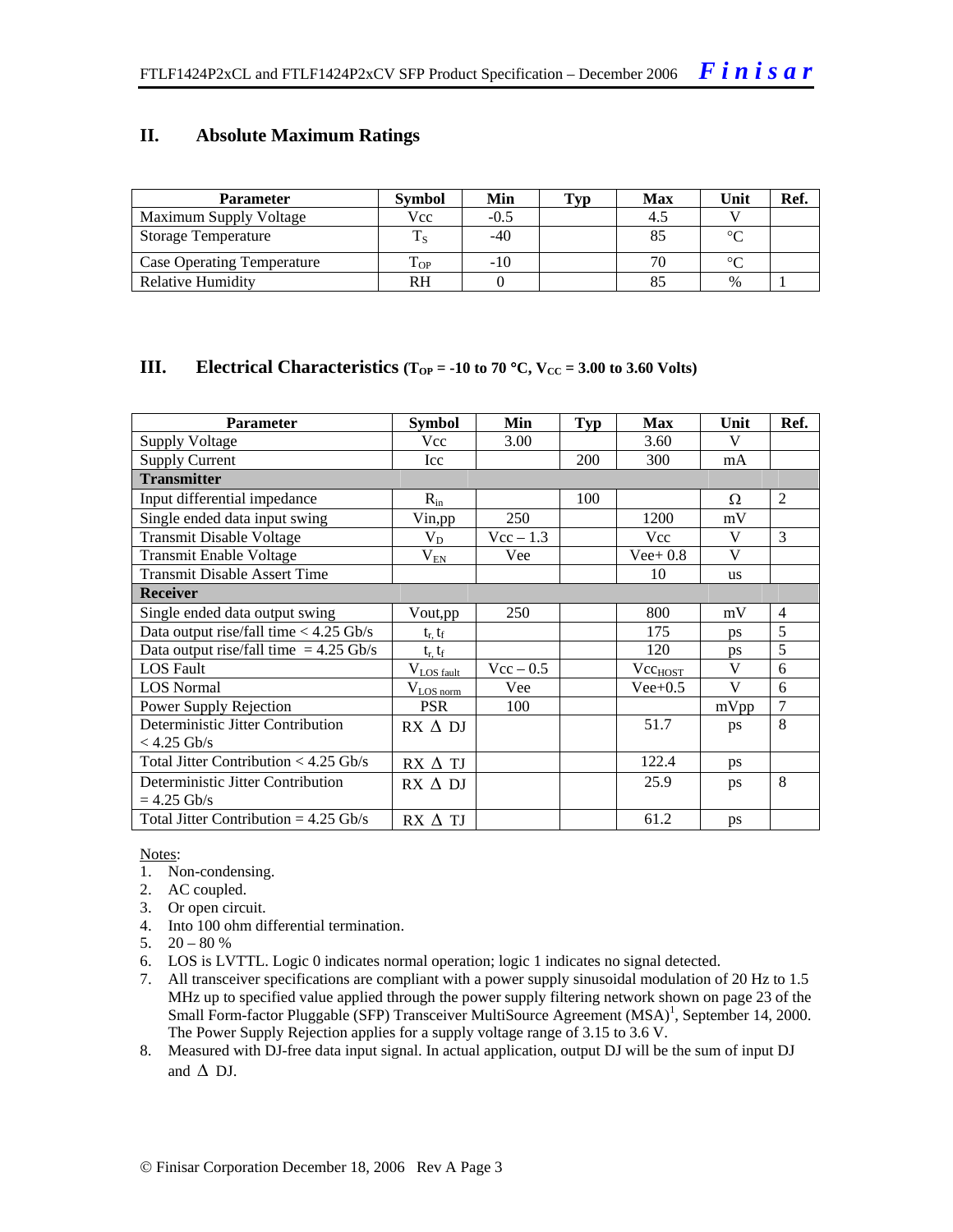| <b>Parameter</b>                                    | <b>Symbol</b>           | Min              | <b>Typ</b> | <b>Max</b>       | Unit       | Ref.           |
|-----------------------------------------------------|-------------------------|------------------|------------|------------------|------------|----------------|
| <b>Transmitter</b>                                  |                         |                  |            |                  |            |                |
| Output Opt. Power, Non-Rate Selectable              | $P_{O.NR}$              | $\Omega$         |            | 5                | dBm        | $\mathbf{1}$   |
| Version                                             |                         |                  |            |                  |            |                |
| Output Opt. Power, Rate Selectable Version          | $P_{\text{O,RH}}$       | $\boldsymbol{0}$ |            | 5                | dBm        | $\overline{2}$ |
| Output Opt. Power, Rate Selectable Version          | $P_{O,RL}$              | $\overline{0}$   |            | 5                | dBm        | 3              |
| Optical Wavelength                                  | λ                       | 1285             |            | 1345             | nm         | $\overline{4}$ |
| Spectral Width                                      | $\sigma$                |                  |            | 1                | nm         | $\overline{4}$ |
| <b>Optical Modulation Amplitude</b>                 | <b>OMA</b>              | 850              |            |                  | $\mu$ W    | 4,5            |
| Optical Rise/Fall Time $= 4.25$ Gb/s                | $t_{\rm r} / t_{\rm f}$ |                  |            | 90               | ps         | 6              |
| Optical Rise/Fall Time $\leq$ 2.125 Gb/s            | $t_r / t_f$             |                  |            | 160              | ps         | $\overline{7}$ |
| <b>RIN</b>                                          |                         |                  |            | $-118$           | dB/Hz      |                |
| Deterministic Jitter Contribution = $4.25$ Gb/s     | TX $\Delta$ DJ          |                  |            | 28.2             | ps         | 8              |
| Total Jitter Contribution = $4.25$ Gb/s             | TX $\Delta$ TJ          |                  |            | 59.8             | ps         |                |
| Deterministic Jitter Contribution $\leq 2.125$ Gb/s | $TX \Delta DI$          |                  |            | 56.5             | ps         | 8              |
| Total Jitter Contribution $\leq 2.125$ Gb/s         | TX $\Delta$ TJ          |                  |            | 119              | ps         |                |
| Optical Extinction Ratio = $1.25$ Gb/s              | ER                      | 9                |            |                  | dB         | 9              |
| <b>Receiver</b>                                     |                         |                  |            |                  |            |                |
| Receiver Sensitivity = $4.25$ Gb/s                  | $R_{\text{SENSr}}$      |                  |            | 0.029            | mW         | 10             |
|                                                     |                         |                  |            | $-18$            | dBm        | 11             |
| Receiver Sensitivity = $2.125$ Gb/s                 | $R_{SENS2}$             |                  |            | 0.015            | mW         | 10             |
|                                                     |                         |                  |            | $-21$            | dBm        | 11             |
| Receiver Sensitivity = $1.06$ Gb/s                  | $R_{SENS1}$             |                  |            | 0.015            | mW         | 10             |
|                                                     |                         |                  |            | $-22$            | dBm        | 11             |
| Receiver Sensitivity = $1.25$ Gb/s                  | $R_{SENS1}$             |                  |            | $-22$            | dBm        | 12,13          |
| Stressed RX sens. $= 1.25$ Gb/s                     |                         |                  |            | $-14.5$          | dBm        |                |
| <b>Average Received Power</b>                       | $Rx_{MAX}$              |                  |            | $\boldsymbol{0}$ | dBm        |                |
| Receiver Elec. 3 dB cutoff freq.                    |                         |                  |            | 1500             | <b>MHz</b> | 13             |
| Receiver Elec. 3 dB cutoff freq.                    |                         |                  |            | 2500             | <b>MHz</b> | 14             |
| <b>Optical Center Wavelength</b>                    | $\lambda_{\rm C}$       | 1260             |            | 1600             | nm         |                |
| Return Loss                                         |                         | 12               |            |                  | dB         |                |
| <b>LOS De-Assert</b>                                | LOS <sub>D</sub>        |                  |            | $-19$            | dBm        |                |
| <b>LOS Assert</b>                                   | LOS <sub>A</sub>        | $-30$            |            |                  | dBm        |                |
| <b>LOS Hysteresis</b>                               |                         | 0.5              |            |                  | dB         |                |

## **IV.** Optical Characteristics ( $T_{OP} = -10$  to 70 °C,  $V_{CC} = 3.00$  to 3.60 Volts)

Notes:

- 1. Class 1 Laser Safety per FDA/CDRH and EN (IEC) 60825 regulations.
- 2. High Bandwidth Mode. Class 1 Laser Safety per FDA/CDRH and EN (IEC) 60825 regulations.
- 3. Low Bandwidth Mode. Class 1 Laser Safety per FDA/CDRH and EN (IEC) 60825 regulations.
- 4. Also specified to meet curves in FC-PI-2 Rev 10.0 Figures 18, 19, and 20, which allow trade-off between wavelength, spectral width and OMA.
- 5. Equivalent extinction ratio specification for Fibre Channel. Allows smaller ER at higher average power.
- 6. Unfiltered, 20-80%. Complies with FC 4x eye mask when filtered.
- 7. Unfiltered, 20-80%. Complies with IEEE 802.3 (Gig. E), FC 1x and 2x eye masks when filtered.
- 8. Measured with DJ-free data input signal. In actual application, output DJ will be the sum of input DJ and  $\Delta$  DJ.
- 9. Applicable for Rate Selectable version only in low bandwidth mode.
- 10. Measured with conformance signals defined in FC-PI-2 Rev. 10.0 specifications. Value in OMA. Measured with PRBS  $2^7$ -1 at  $10^{-12}$  BER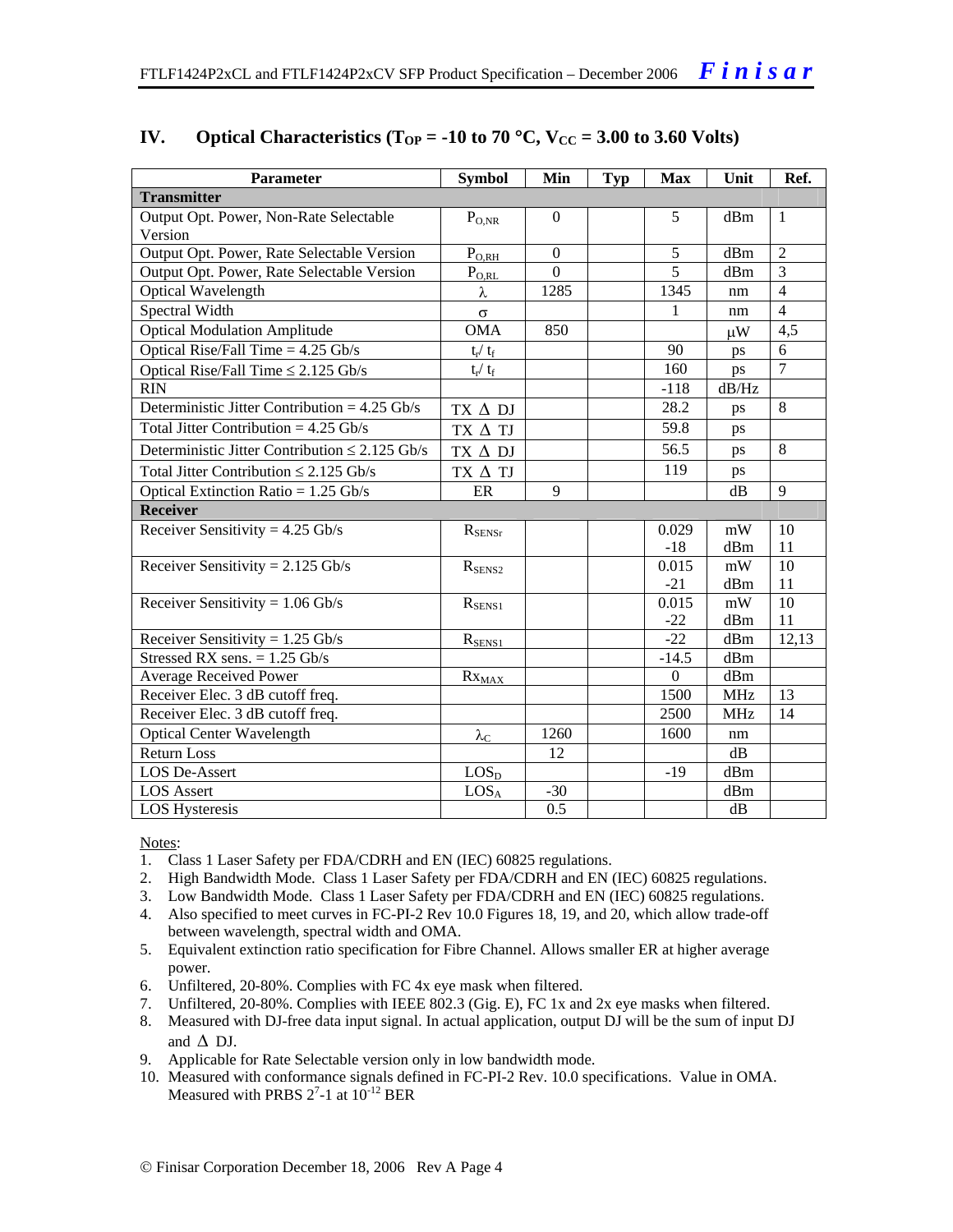- 11. Measured with conformance signals defined in FC-PI-2 Rev. 10.0 specifications. Represents sensitivity based on OMA spec, as corrected to incoming Extinction Ratio of 13 dB (for example, at 5.75dB incoming extinction ratio, an OMA of 0.029 mW corresponds to -16 dBm sensitivity). Measured with PRBS  $2^7$ -1 at  $10^{-12}$  BER.
- 12. Rate Selectable version in low bandwidth mode with minimum 9dB extinction ratio.
- 13. Rate Selectable version in low bandwidth mode.
- 14. Rate Selectable version in high bandwidth mode.

#### **V. General Specifications**

| <b>Parameter</b>                     | <b>Symbol</b> | Min  | Typ | <b>Max</b> | <b>Units</b> | Ref. |
|--------------------------------------|---------------|------|-----|------------|--------------|------|
| Data Rate                            | <b>BR</b>     | 1062 |     | 4250       | Mb/sec       |      |
| <b>Bit Error Rate</b>                | <b>BER</b>    |      |     | $10^{-12}$ |              |      |
| Max. Supported Link Length on        | $L_{MAX1}$    |      | 30  |            | km           |      |
| $9/125$ µm SMF @ 4X Fibre Channel    |               |      |     |            |              |      |
| Max. Supported Link Length on        | $L_{MAX2}$    |      | 30  |            | km           | 3    |
| $9/125 \mu m$ SMF @ 1X and 2X Fibre  |               |      |     |            |              |      |
| Channel                              |               |      |     |            |              |      |
| Max. Supported Link Length on        | $L_{MAX3}$    |      | 30  |            | km           | 3    |
| $9/125 \mu m$ SMF @ Gigabit Ethernet |               |      |     |            |              |      |

Notes:

- 1. Gigabit Ethernet and 1x/2x/4x Fibre Channel compliant.
- 2. Tested with a PRBS  $2^7$ -1 test pattern.
- 3. Distances are based on FC-PI-2 Rev. 10.0 and IEEE 802.3 standards.

#### **VI. Environmental Specifications**

These Finisar 1310nm Commercial Temperature SFP transceivers have an operating temperature range from  $-10^{\circ}$ C to  $+70^{\circ}$ C case temperature.

| Parameter                         | <b>Symbol</b>           | Min | <b>Typ</b> | <b>Max</b> | Units  | Ref. |
|-----------------------------------|-------------------------|-----|------------|------------|--------|------|
| <b>Case Operating Temperature</b> | ᠇᠇<br>$\mathbf{1}_{OD}$ | -10 |            | 70         | $\sim$ |      |
| Storage Temperature               | ᠇<br>$\frac{1}{1}$ sto  | -40 |            |            | $\sim$ |      |

#### **VII. Regulatory Compliance**

Finisar transceivers are Class 1 Laser Products and comply with US FDA regulations. These products are certified by TÜV and CSA to meet the Class 1 eye safety requirements of EN (IEC) 60825 and the electrical safety requirements of EN (IEC) 60950. Copies of certificates are available at Finisar Corporation upon request.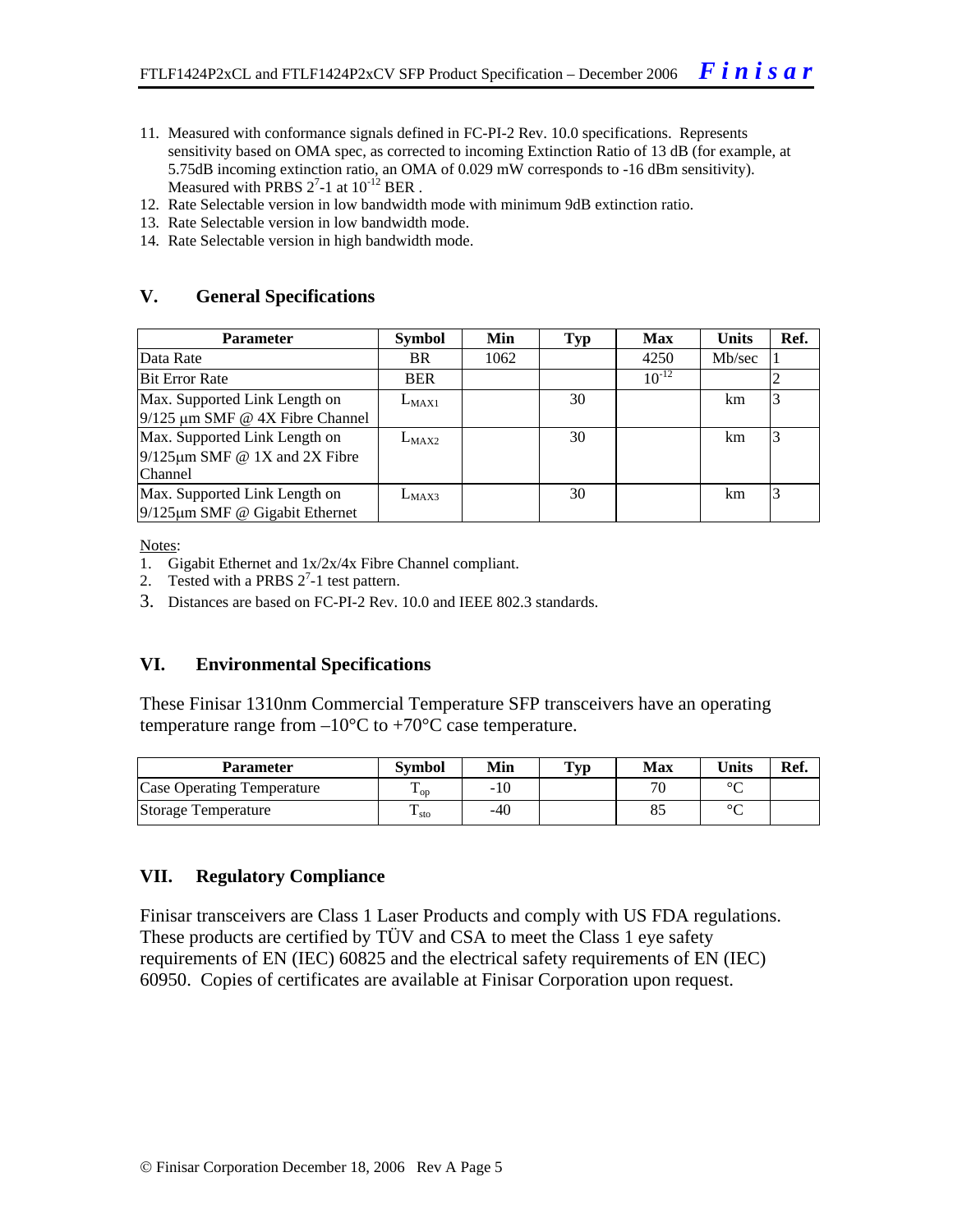#### **VIII. Digital Diagnostic Functions**

Finisar FTLF1424P2xCL and FTLF1424P2xCV SFP transceivers support the 2-wire serial communication protocol as defined in the SFP  $MSA<sup>1</sup>$ . It is very closely related to the E<sup>2</sup>PROM defined in the GBIC standard, with the same electrical specifications.

The standard SFP serial ID provides access to identification information that describes the transceiver's capabilities, standard interfaces, manufacturer, and other information.

Additionally, Finisar SFP transceivers provide a unique enhanced digital diagnostic monitoring interface, which allows real-time access to device operating parameters such as transceiver temperature, laser bias current, transmitted optical power, received optical power and transceiver supply voltage. It also defines a sophisticated system of alarm and warning flags, which alerts end-users when particular operating parameters are outside of a factory set normal range.

The SFP MSA defines a 256-byte memory map in  $E^2$ PROM that is accessible over a 2-wire serial interface at the 8 bit address 1010000X (A0h). The digital diagnostic monitoring interface makes use of the 8 bit address 1010001X (A2h), so the originally defined serial ID memory map remains unchanged. The interface is identical to, and is thus fully backward compatible with both the GBIC Specification and the SFP Multi Source Agreement. The complete interface is described in Finisar Application Note AN-2030: "Digital Diagnostics Monitoring Interface for SFP Optical Transceivers".

The operating and diagnostics information is monitored and reported by a Digital Diagnostics Transceiver Controller (DDTC) inside the transceiver, which is accessed through a 2-wire serial interface. When the serial protocol is activated, the serial clock signal (SCL, Mod Def 1) is generated by the host. The positive edge clocks data into the  $SFP$  transceiver into those segments of the  $E^2$ PROM that are not write-protected. The negative edge clocks data from the SFP transceiver. The serial data signal (SDA, Mod Def 2) is bi-directional for serial data transfer. The host uses SDA in conjunction with SCL to mark the start and end of serial protocol activation. The memories are organized as a series of 8-bit data words that can be addressed individually or sequentially.

For more information, please see the SFP MSA documentation<sup>1,5</sup> or Finisar Application Note AN-2030.

FTLF1424P2xCL and FTLF1424P2xCV transceivers can be used in host systems that require either internally or externally calibrated digital diagnostics.

Please note that evaluation board FDB-1018 is available with Finisar ModDEMO software that allows simple to use communication over the 2-wire serial interface.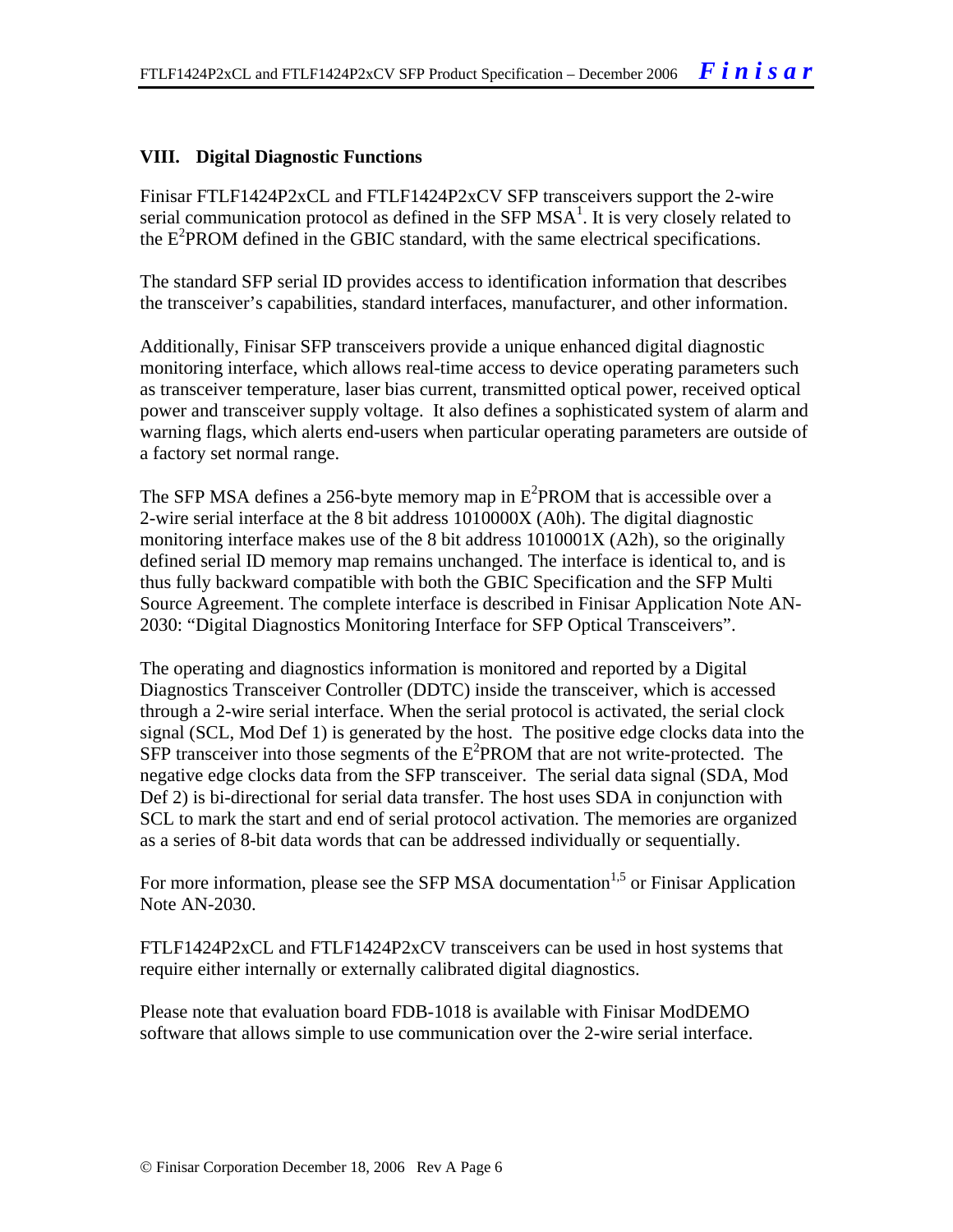#### **IX. Mechanical Specifications**

Finisar's Small Form Factor Pluggable (SFP) transceivers are compatible with the dimensions defined by the SFP Multi-Sourcing Agreement (MSA)<sup>3</sup>.



**FTLF1424P2BCy**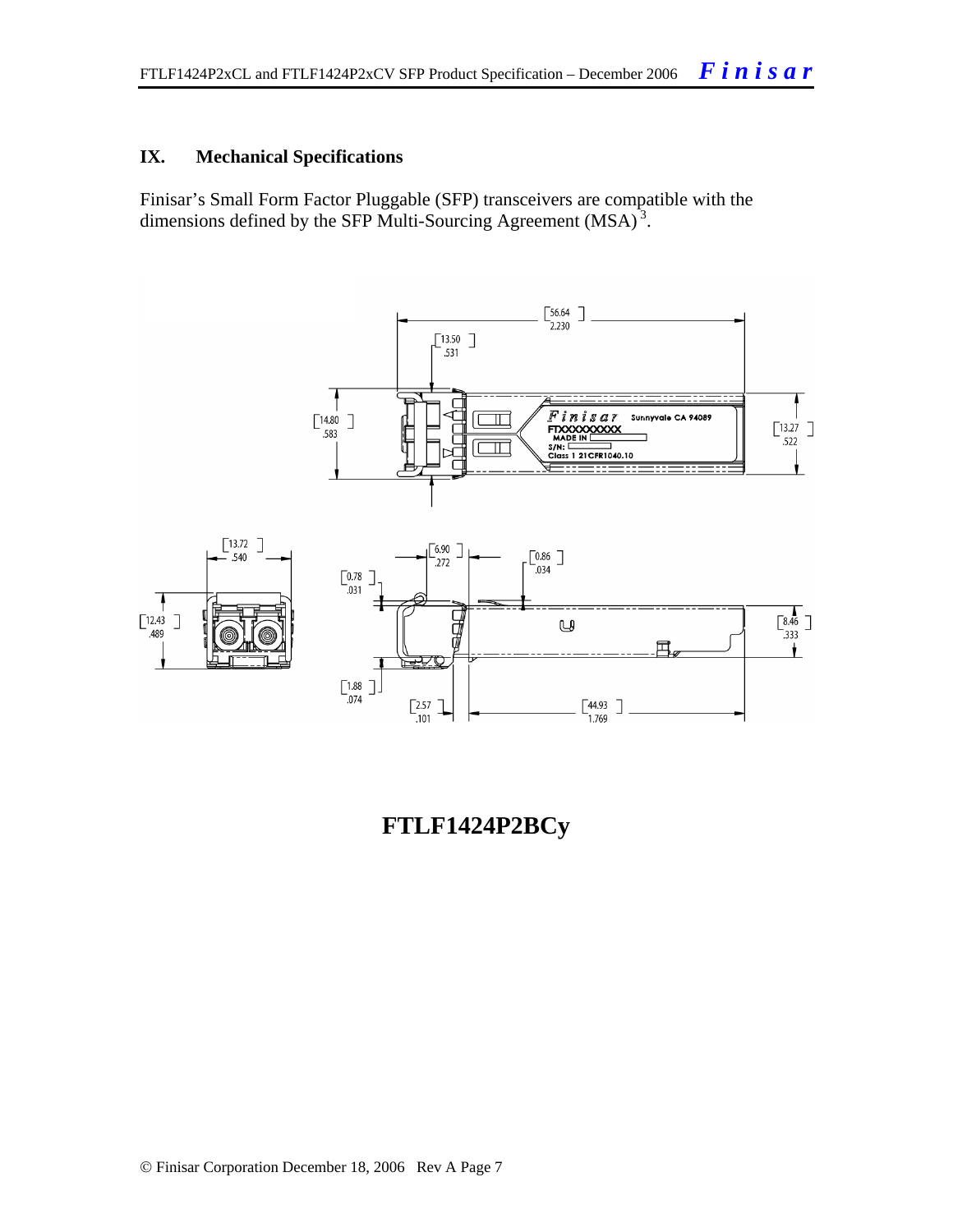

**FTLF1424P2WCy**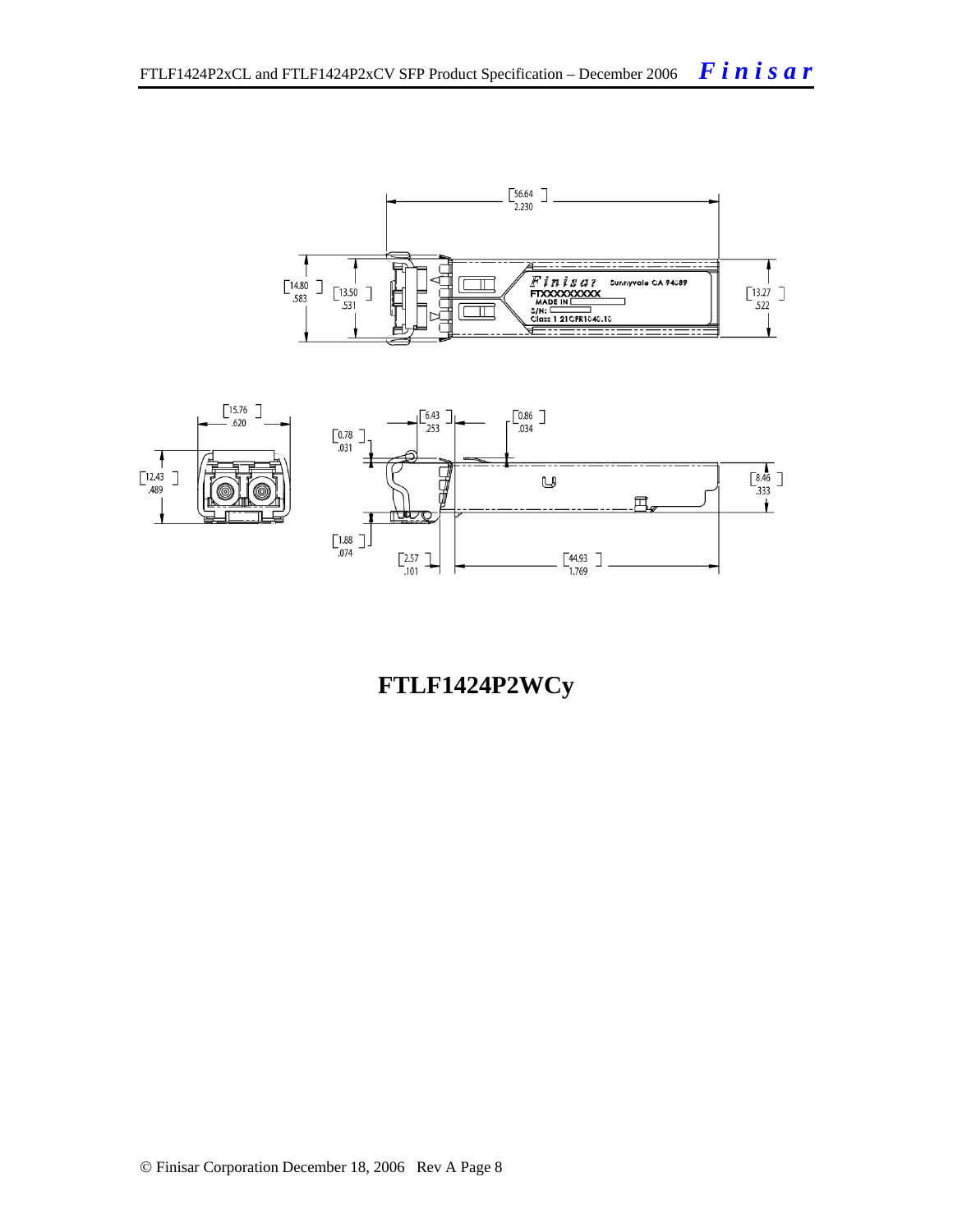#### CROSS-HATCHED AREA DENOTES<br>COMPONENT AND TRACE KEEP-OU<br>COMPONENT CHASSIS GROUND)  $\overline{\mathfrak{g}}$  $\mathbb{S}$  $\frac{14.25}{7}$  $\frac{11.08}{11}$ 8.58 2.o<sup>⊥</sup><br>11 PLACES <u>&</u>  $\Delta$  -Y-1 BB.5 L|X|A®|<br>10 HOLES  $0 = 50$  $\triangleright$ BSC  $\boxed{\frac{1}{\lambda}}$  $\overline{\Theta}$ क्रि  $\frac{1}{\sqrt{2}}$  $\overline{\mathfrak{G}}$ THIS AREA DENOTES<br>COMPONENT KEEP-OU<br>CTRACES ALLOWED) -26.8  $\overline{\Phi}$ Detail X- $\frac{1}{24.5}$  $-41.3 -$ </u>  $-42.3$  $\overline{\bigoplus}$  $\overline{\Phi}$  $\Phi$  $\frac{10.00}{3 \text{ PLACES}}$  $rac{2.5}{7}$ Ф  $\frac{1}{2}$ ₩  $\overline{\omega}$ 10<br>PLACES  $\frac{1}{2}$  $\overline{\bigoplus}$  $\oplus$ 中  $+5.2$ Ē 소 000000000<br>sp<del>\$s</del>p  $\overline{\bigoplus}$ гФ -2.0<br>-11 PLACES  $-$  # 0.85 = 0.05<br>  $+$  0.10 XX<br>  $-$  A 3  $1.7$  $-3.68$ ₩  $\frac{1}{2}$ P#0.95±0.<br>|<del>0</del><br>|<del>0</del> ||0\_ES<u>A</u>  $\infty$  $48$  $\begin{bmatrix} 4.6 \\ -1 \end{bmatrix}$  $\frac{1}{\frac{1}{2}}$  $\frac{8.6}{8}$  $\frac{[11, 93]}{[11, 93]}$

## **X. PCB Layout and Bezel Recommendations**

 $\hat{\triangle}$ Through Holes are Unplated  $\sqrt{2}$ Rads and Vias are Chassis Ground, 11 Places  $\Delta$ atum and Basic Dimension Established by Customer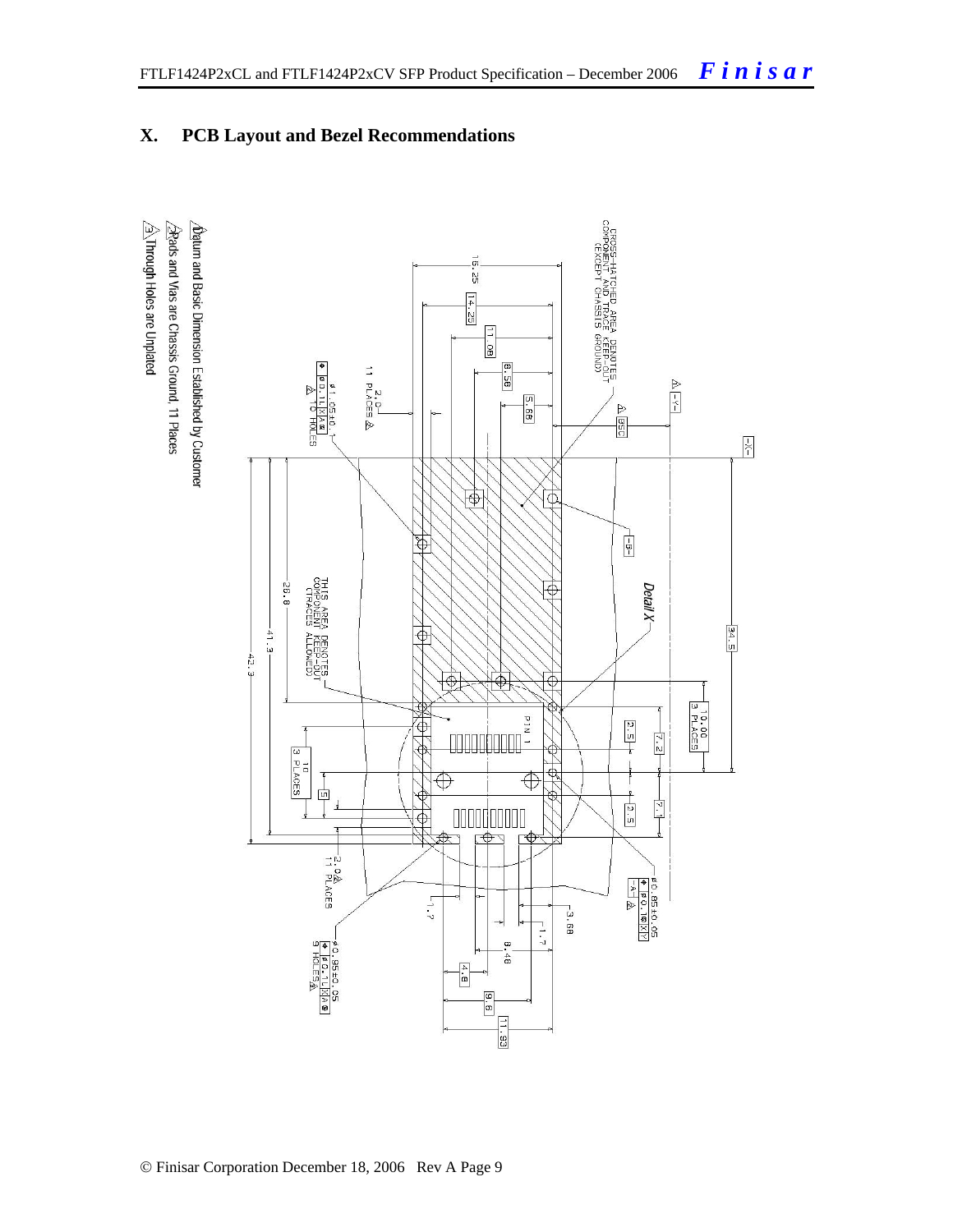

NOTES:

- $\triangle$  MINIMUM PITCH ILLUSTRATED, ENGLISH DIMENSIONS ARE FOR REFERENCE ONLY
- 2. NOT RECOMMENDED FOR PCI EXPANSION<br>CARD APPLICATIONS